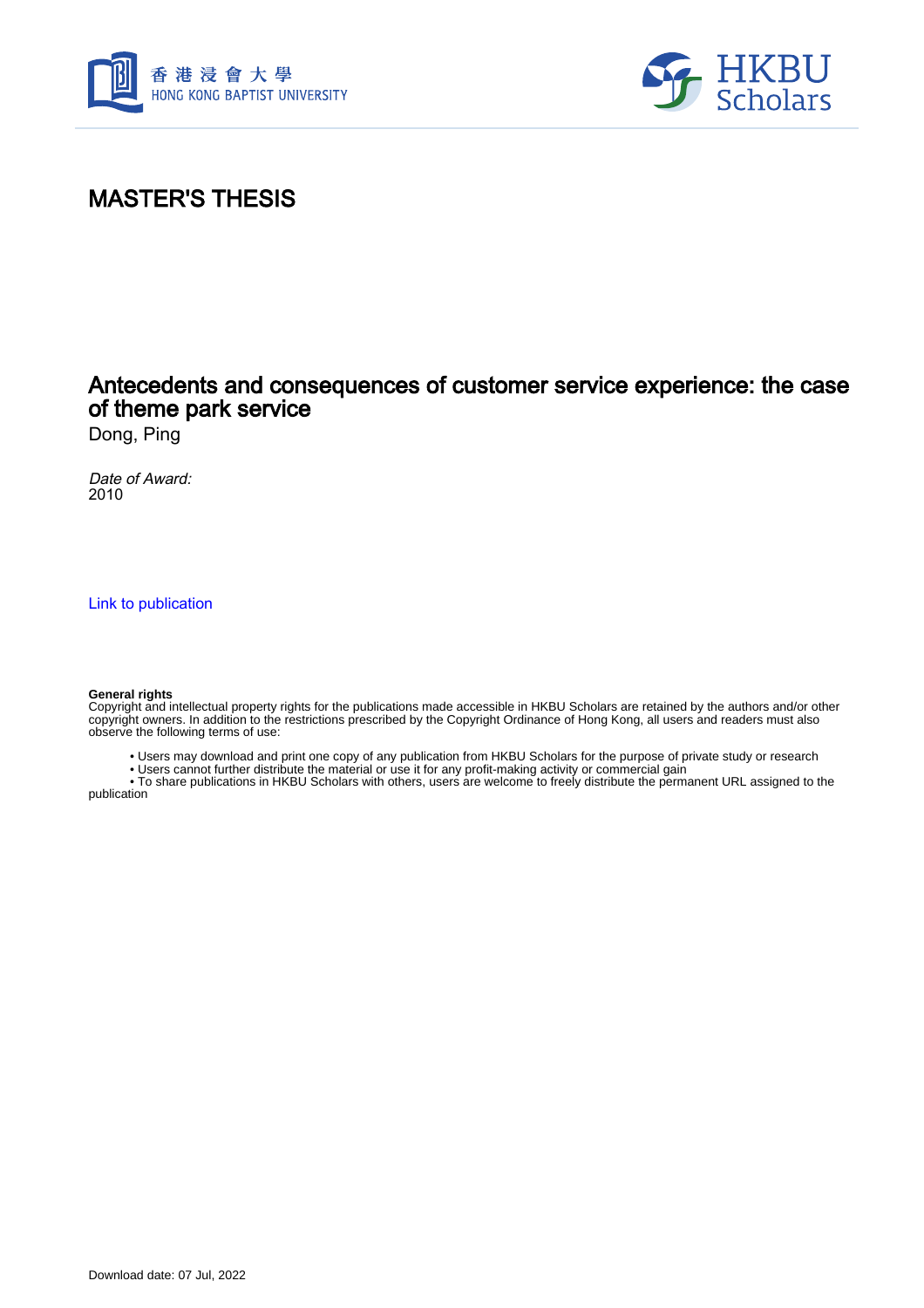## **Antecedents and Consequences of Customer Service Experience -The Case of Theme Park Service**

**DONG Ping** 

#### **A thesis submitted in partial fulfillment of the requirements**

**for the degree of** 

**Master of Philosophy** 

**Principal Supervisor: Dr. Noel Y.M.SIU** 

**Hong Kong Baptist University** 

**July 2010**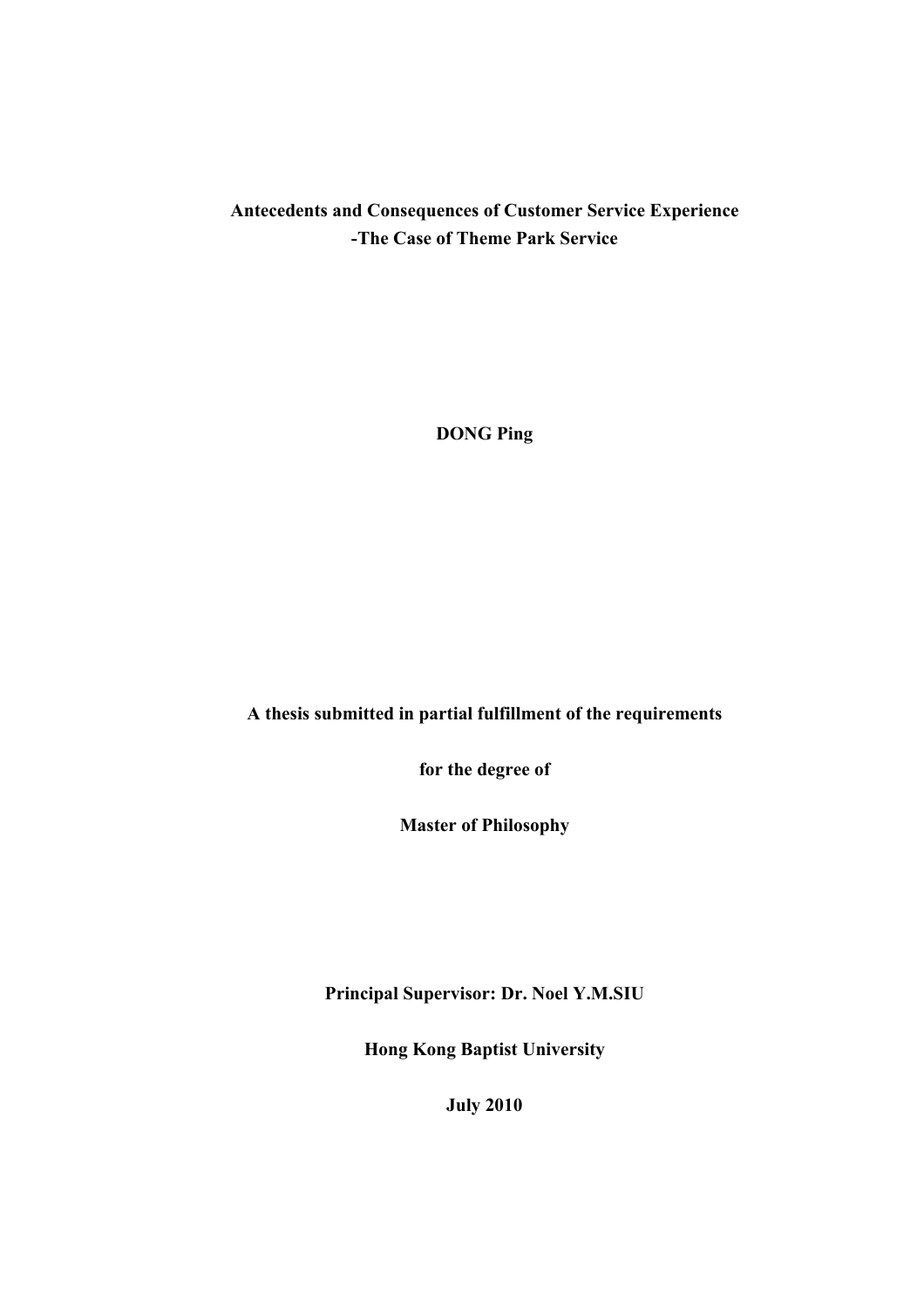#### **ABSTRACT**

Customer service experience has been an emerging and pivotal topic in service marketing domain. This study mainly explores the antecedents or determinants in the formation of customers' total service experience, which is argued to be the ultimate conveyor of customers' perceived value and a primary predictor of their postexperience behaviors. Research in environmental psychology and transportation theory serves as theoretical basis for the main propositions. A conceptual framework is proposed to examine the relationships among the constructs including servicescape elements, customer predisposition characteristics, total service experience, and postexperience behavioral intentions.

Both quantitative and qualitative methods were employed in this study. Respondents were local customers of the two major theme parks located in Hong Kong. To ensure the construct validity of the measurement scales, we conducted a confirmatory factor analysis (CFA) with the key constructs and the measurement model yielded an acceptable fit to the data. Then the overall structural model was assessed via path analysis to test the proposed hypotheses.

Findings add to the literature of service experience by re-conceptualizing and elucidating the concept of total service experience for experiential consumers. Specifically, we demonstrate that (1) both substantive staging of servicescape and communicative staging of servicescape positively influence customers' formation of total service experience although they exert different levels of influences; (2) two customer predisposition characteristic, namely fantastic imaginary orientation and desire for active participation, interact with servicescape elements and exert different moderating effects over the relationships between the two servicescape types and total service experience; and (3) total service experience is proved to be a substantial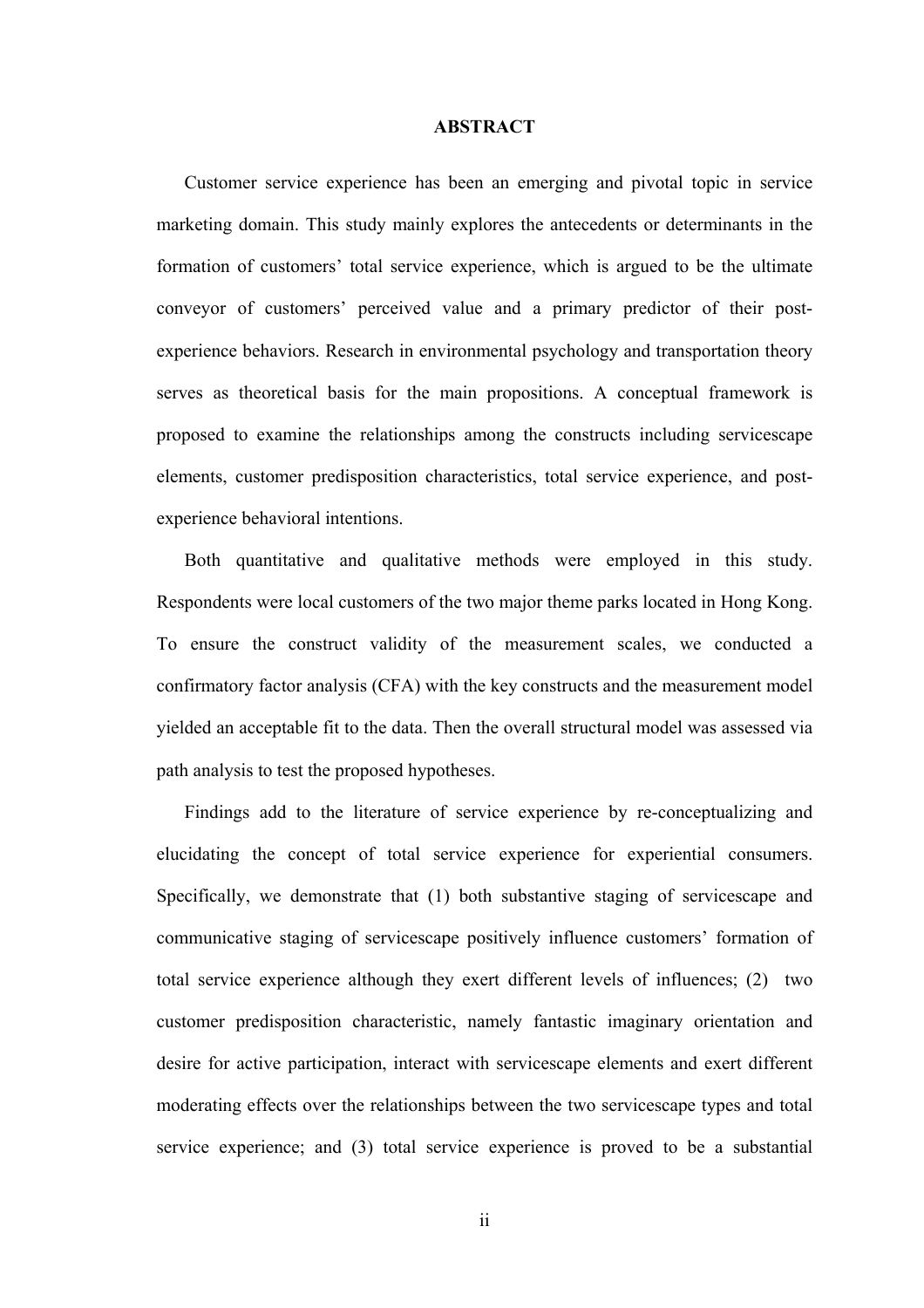indicator of customers' post-experience behavioral intentions including both experience intensification and experience extension. To the best of our knowledge, we offer the first empirical investigation of how customer's predisposition characteristics, namely fantastic imaginary orientation and desire for active participation, affect the relationship between holistic servicescape elements and the formation of customers' total service experience in a typical experiential consumption context.

Managerial implications related to servicescape design, promotion strategies as well as brand image enhancement are discussed. Firstly, although the effect of substantive staging of servicescape has been well documented in the extant service literature evidenced by Bitner (1992) and other follow up studies, we stress one critical factor in designing service settings for experiential consumption, the fantasy-evoking element, which has been overlooked in the managerial practices. Secondly, service providers are suggested to introduce more dynamic and interactive offerings which are beneficial to alert people of what and how they could enjoy in an experiential service setting so as to foster customers' favorable service experience. It is believed that customers' expectation and their psychological preparation could to some extent enhance their desire for active participation and arouse fantastic imaginary orientation before they experience the service.

Limitations of this current study and possible directions for future research were presented in the end.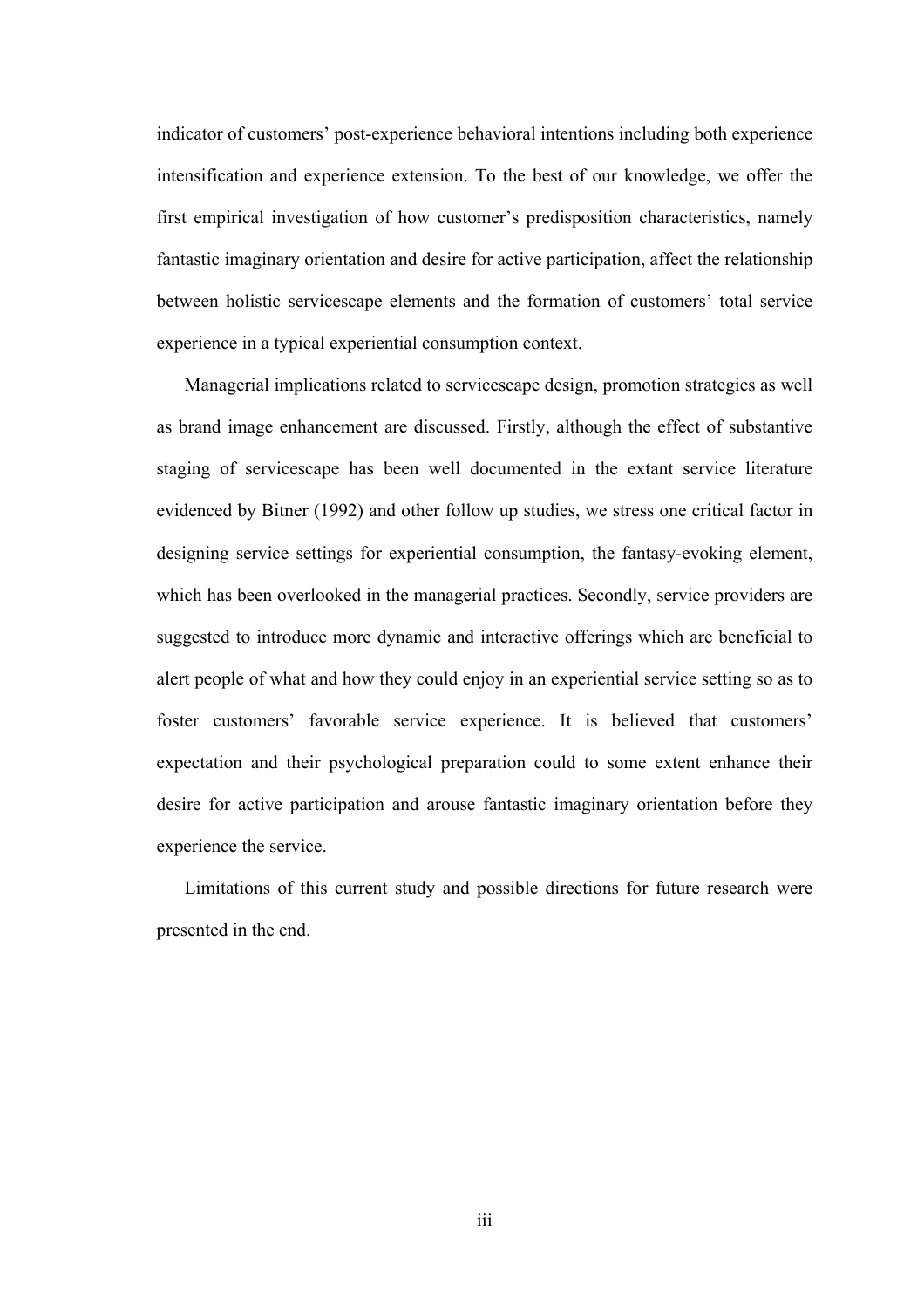|  | <b>TABLE OF CONTENTS</b> |
|--|--------------------------|
|  |                          |

| 2.2 Service Environment and "Stimulus- Organism- Response" Model  10      |  |
|---------------------------------------------------------------------------|--|
|                                                                           |  |
| <b>CHAPTER 3 LITERATURE REVIEW AND HYPOTHESES  14</b>                     |  |
|                                                                           |  |
|                                                                           |  |
|                                                                           |  |
|                                                                           |  |
|                                                                           |  |
|                                                                           |  |
|                                                                           |  |
|                                                                           |  |
|                                                                           |  |
|                                                                           |  |
|                                                                           |  |
|                                                                           |  |
|                                                                           |  |
| 3.4.3 The Direct Effects of Servicescape on Post-experience Behaviors  27 |  |
|                                                                           |  |
|                                                                           |  |
|                                                                           |  |
|                                                                           |  |
|                                                                           |  |
|                                                                           |  |